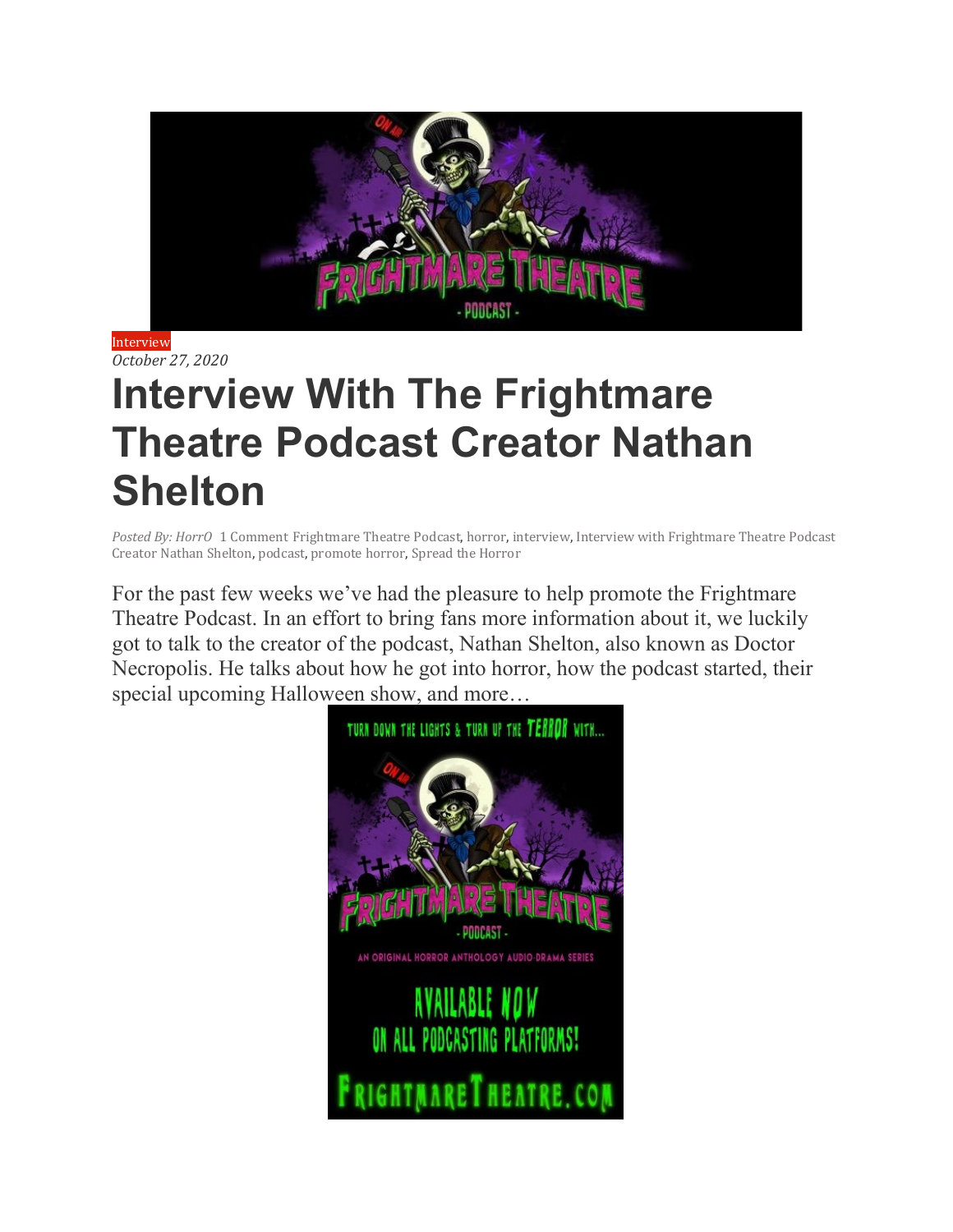## *-PH: You've been involved with acting for a long time now, but did you start to like horror before becoming an actor?*

-**Nathan:** I grew up on horror. My father was an avid film buff and was especially interested in horror. He brought us up on the original black and white Universal horror films and told us stories of H.P Lovecraft's monsters and amazing artists such as Lon Chaney. By brother and I were always dreaming up new monsters and creating spooky worlds. I remember when I was 4 seeing Thriller and the Making, and it blew my mind. I knew then that I wanted to grow up to be an actor and a special effects makeup artist. I am one of those lucky people who knew what they wanted to do with their life very young… and I never really deviated from that path. I did grow up to be an actor and sfx makeup artist… and more.

#### *-PH: What was your first experience acting in horror?*

-**Nathan:** Well my brother and I used to make home horror movies when we were little. We would enlist the aid of our cousins and other family members to fill out our casts. They were usually spoofs or ripoffs of some of our favorite 80's horror films, with great titles like "The Great Vampire Slayers" and "And With Him Came Death". So I guess those were my first roles. Self created. As an actor we are very rarely in control over all of our projects. So getting to actually work in horror has usually been of my own doing with my own stage and screen productions. Back in college I was cast as the devil in a cheesy indie horror comedy called MotorHome From Hell. It was a trip. A lot of my early acting gigs in indie horror films won't ever see the light of day I believe. For a while it seemed everything I signed on to never got out of post production. It was infuriating giving so much time and energy to something that I had no control over. This is one of the reasons I started directing and producing myself; so I can make sure the project had a level of quality that I wanted and so that I could make sure it would be completed!

#### *-PH: Now to the Frightmare Theatre Podcast. What sparked the idea to create it?*

-**Nathan:** I have always loved horror anthology shows like Tales from the Crypt, Creepshow, Twilight Zone, Night Gallery, etc. For years I had wanted to develop a feature film or a web series that would combine this idea of anthology horror with the old school Horror Host program concept. I grew up loving watching old movies on horror host programs, where the host would introduce and interject witty and silly commentary on the film that was being showcased. It was so much fun and a great immersive way to get into the films. So, I set out with some of my theatre and film collaborators to create a web series where we could have a group of zany characters in a studio showing horror short films and commenting on them.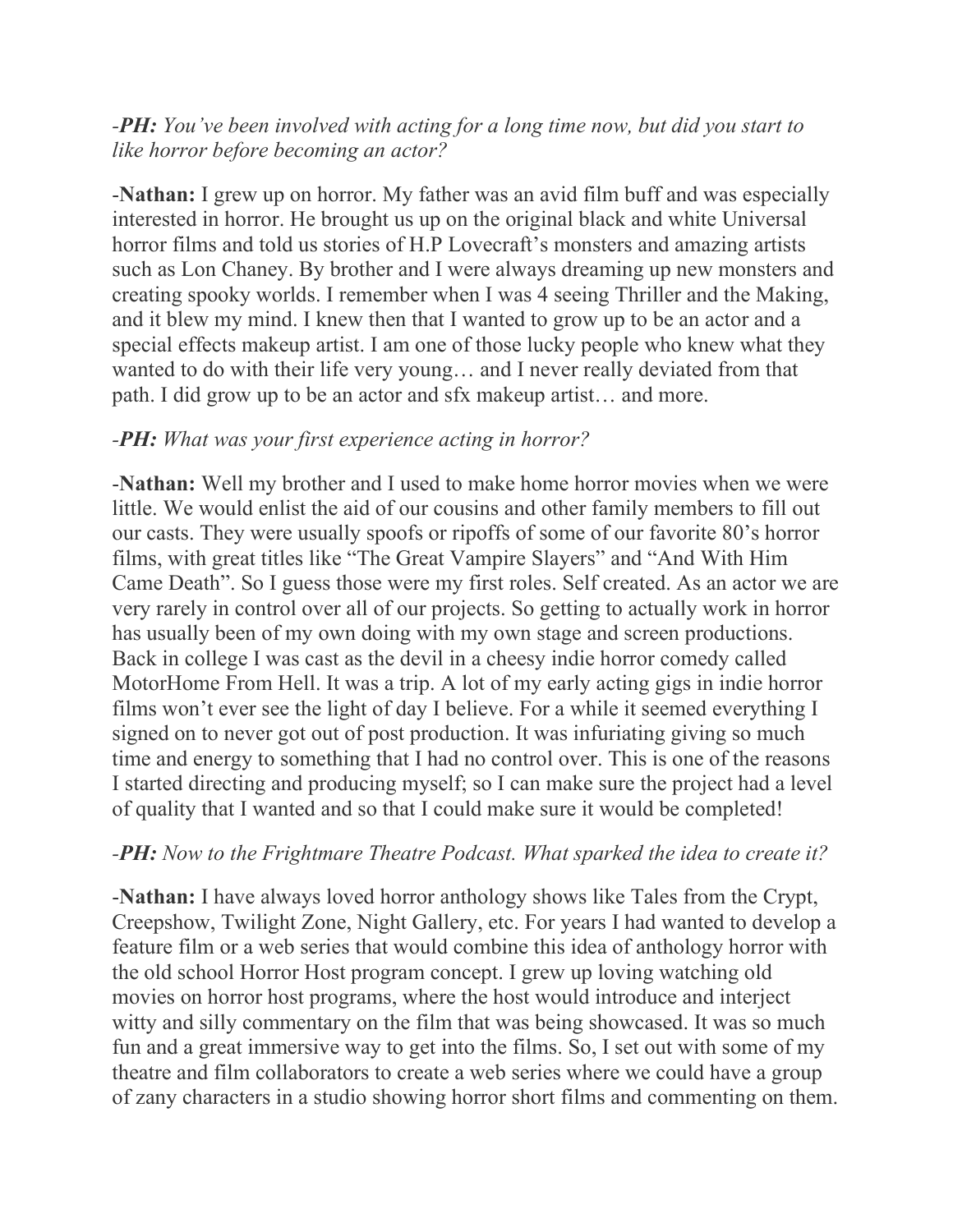The films would be all original and then later open up to include fan made films to showcase as well. While we started this process, we realized that it would be quite time consuming and expensive. We were a ragtag team of creative deviants with shallow pockets. So we needed to pivot a bit. We all realized that we shared a love of old school horror radio theater too. BAM! We now had a perfect trifecta! A perfect combination of horror host, anthology horror, and old school audio dramas brought into the modern age, which could be super high quality and easier (and cheaper) to produce! With Arcane we always strived to create a less passive and more immersive audience experience. Our first screen production was the internationally acclaimed web series, [Shadow](https://www.youtube.com/user/ShadowBoundSeries) Bound. It was a silent, black and white, Lovecraftian horror series. Very niche audience, I know. But I feel that in many ways it was a success, in that it forced the audience to be engaged with the material. They had to watch very closely and read the dialogue… and it had some great scares in it. With The Frightmare Theatre Podcast, we knew we could once again create a very detailed production where the audience would have to focus more than they usually do in this day and age. I am constantly annoyed at the level of audience interaction with the material they consume these days. Having an intricate story with fully produced sound effects, music, exceptional writing, and dynamic performances allows the audience to escape for a bit into a terrifying (and at times, hilarious) world. The more focus you give the episodes… the more you get out of them. This is why our tagline is "Turn down the lights and turn up the TERROR!" It's a shared experience between our team of storytellers and our listeners.

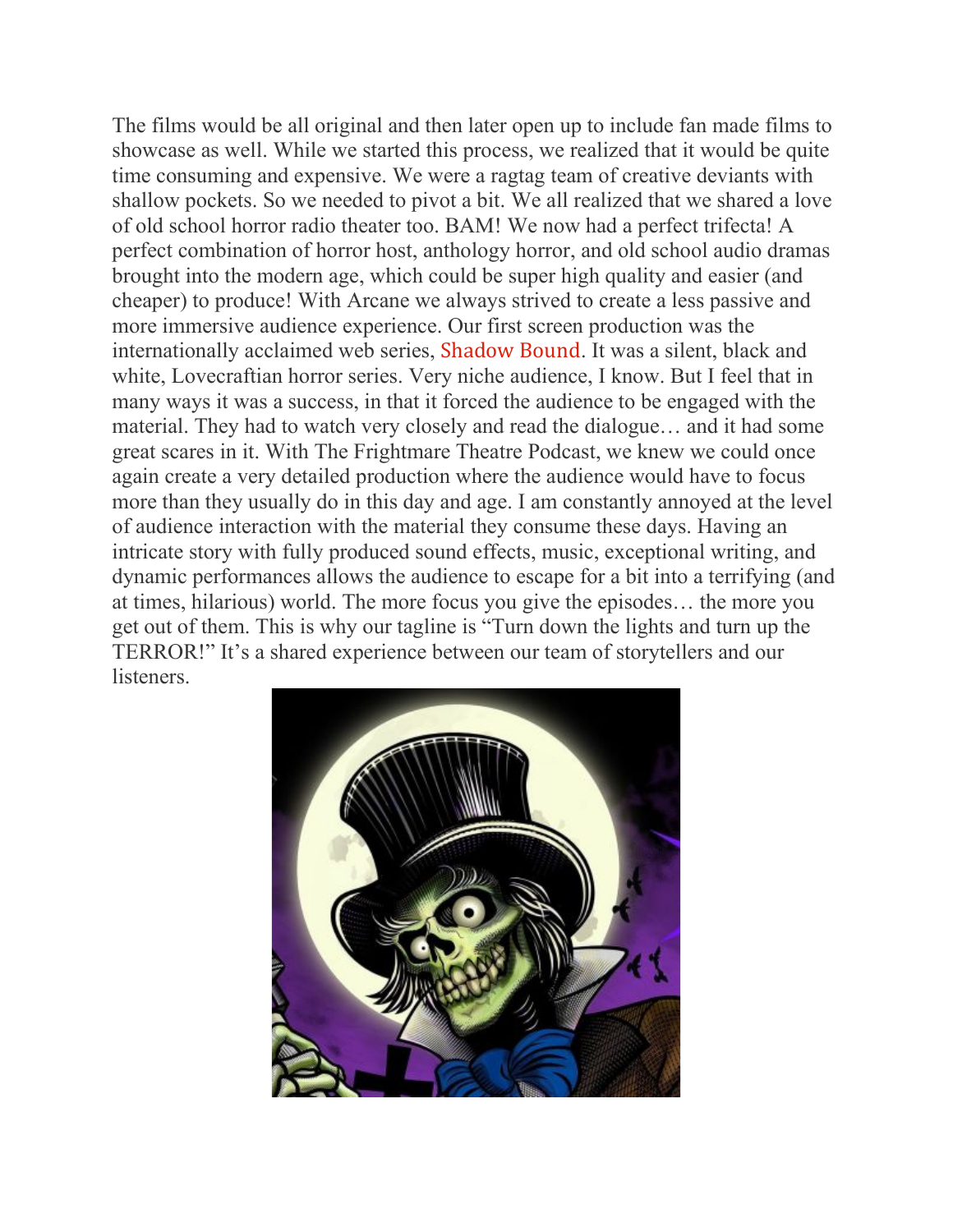### *-PH: Please tell us what to expect in a typical episode? Where do the story ideas come from?*

-**Nathan:** Our stories run the gamut of horror, mystery, science- fiction, and the dark side of humanity. We strive to currait an exciting season that really takes our audiences on a winding path of terror, humor, thrills, and the absurd. I have a brilliant team of writers who are based all over the country, and we meet every week to workshop new scripts and talk concepts. Every summer we hold a writer's retreat where we sequester ourselves away for creative discussions and exercises… and lots of horror films! We all come to horror and its various sub-genres from different places, and I really have to pat myself on the back for bringing together a perfect team of collaborators. Everyone's unique viewpoint and sense of style and humor come out in their episodes. We also have our writer's direct their own episodes too, which really aids in their desired tone and flavor coming through. Our ideas come from everywhere. We are always on the lookout for a fresh idea or story concept for the show. The trick this first season has been learning to morph our ideas into the audio medium, as we all come from the predominantly visual world of theatre & film production.

# *-PH: The podcast includes several different characters. Can you tell us a little about who they are, and the team that helps create them?*

-**Nathan:** Every episode is a brand new story for our listeners, but there is a sense of stability that can be found in the core "host" characters. These five characters are the employees of the fictional Frightmare Theatre studio crypt, which broadcasts across the astral plane into your homes. Every episode listeners are welcomed into the show by the mysterious Announcer (voiced by co-producer Andrew McMurtrey), who also closes out the episode and gives the show credits. Every story is introduced by the show's undead host, Dr. Necropolis (voiced by yours truly), who is often described as a mix of Fright Night's Peter Vincent, The Crypt Keeper, and someone's prissy aunt. Necropolis is sometimes joined in the studio by the station's lycanthropic manager, AL (voiced by writer Heath Hillhouse), FTP's decrepit music director, Agnes (voiced by writer Nicole McLaughlin), and the station handyman, Greg the Hunchback (voiced by writer Spencer Tilley). These characters usually have short comedic segments that bookend the episode's terrifying audio drama, giving the audience a bit of an anchor point for the show as well as a silly reprieve from the horrific scares.

# *-PH: What do think makes your podcast different then the typical horror podcast? What do you think fans have enjoyed most about it so far?*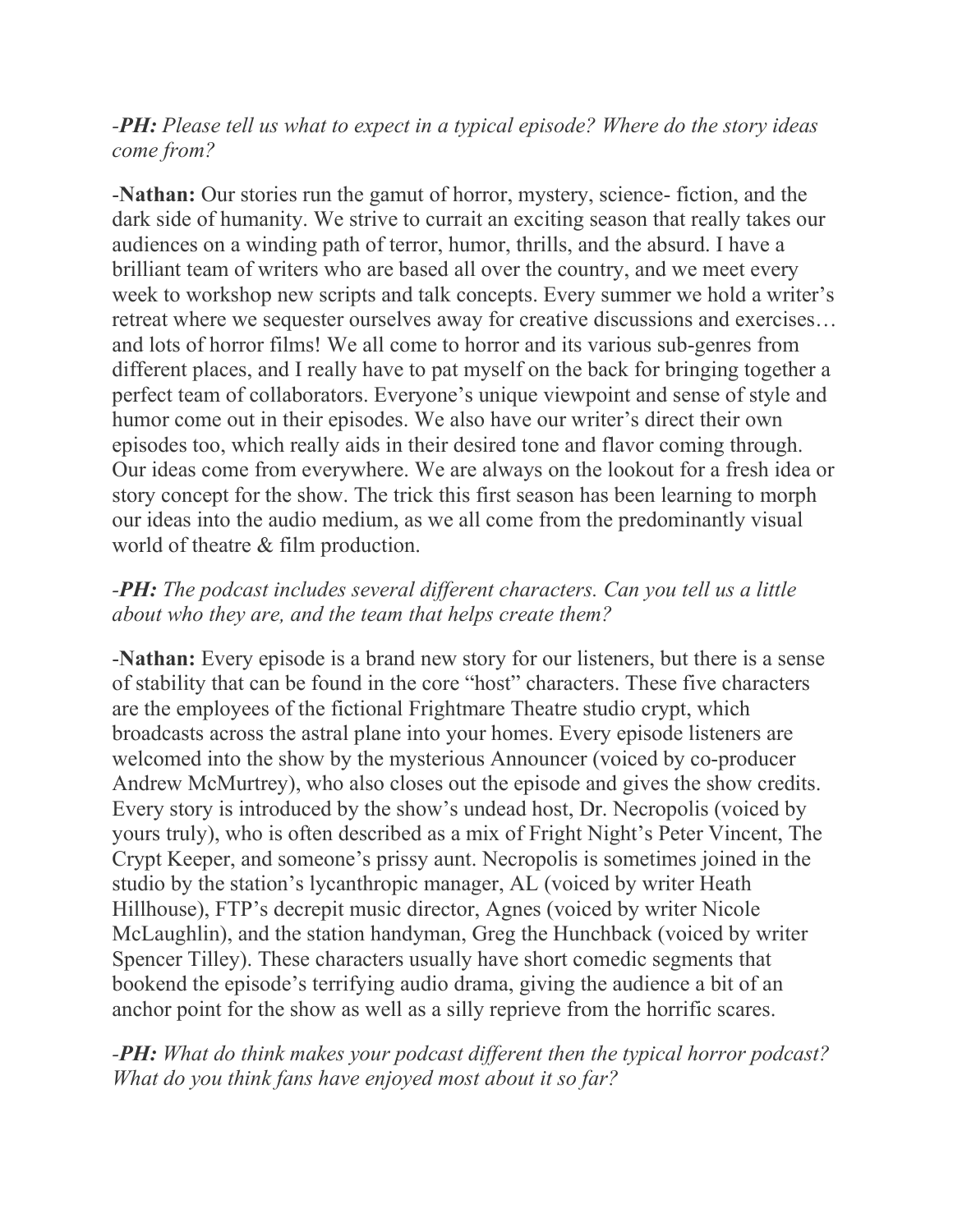-**Nathan:** I think one of the biggest things that makes our show stand out against some other audio drama shows out there is our constant striving for the highest quality possible. We like to think of our show as a "horror short film for your ears". Great pains are taken to achieve depth of sound in the storytelling. Every episode takes a full month to produce, not including the development of the scripts, writing, and recording. We go to excessive links to ensure every one of our scripts are perfectly polished before ever stepping into the booth to record. Once post production begins, we make sure to layer the vocal, sound effect, and music tracks in such a way to really transport our listeners into the various worlds and locations of the characters. Our stories are unique and varied, and as we move along we are always striving for diversity in our storytelling and our casts. We want our episodes to have a place for everyone to find their fears. I think another thing that sets us apart from any other show is our format. The weird mix of modernized old school radio dramas with the horror host trope in an anthology show is very unique I think… at least in a podcast. I am constantly getting messages from fans who love the strange interludes of the Frightmare host and core characters. It seems to bring back a sense of nostalgia for them, and that's a lot of fun. We have a blast writing these weird episodes so we are so glad our fans are enjoying them.



*-PH: For someone who hasn't listened to an episode yet, is there an episode you would recommend they listen to that you know would get them hooked on the podcast?*

-**Nathan:** Well our hope is that any episode would be engaging enough to hook a listener, of course. Our episodes vary greatly in regards to sub genre and tone. I think as far as scary goes… episode 2 "The Wendigo", is pretty terrifying. My mom stopped listening to it like five minutes before the end. It's adapted from the Algernon Blackwood short story by my co-producer, Andrew McMurtrey, and I absolutely love how that episode turned out. I am a huge Lovecraft nut, and so fellow Lovecraft nerds like me should check out episode 3 "Beyond the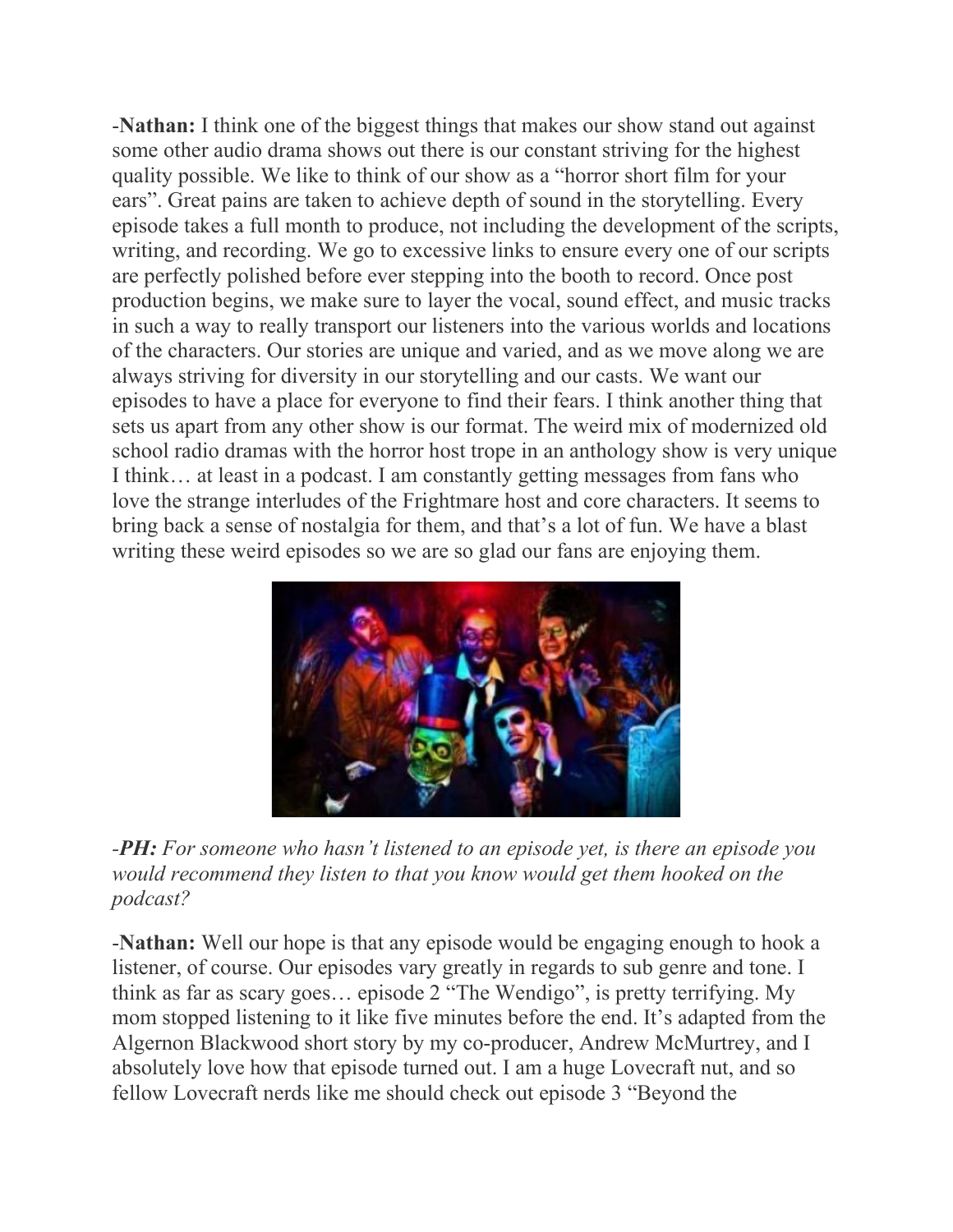Firmament", which I wrote. I love our performers in this one so much, and it's just a lot of fun. Our listeners also responded heavily to episode 6 "Cold Call" & episode 8 "From the Drain" as being particularly horrifying. We do have a lot of listeners who enjoy horror comedies, and if that's your bag I would check out episode 5 "One in a Million" or episode 11 "Haunted Me". They are both hilarious, with great performances!

### *-PH: So we understand you have a special episode for Halloween coming up. What can you tell us about it?*

-**Nathan:** Yes to mark our very first Halloween of our first season, we decided to take on the monumental task of creating a special Double Creature Feature! In this special episode, listeners are treated to not one but TWO amazing audio dramas that couldn't be more diverse. The first story in the episode is a hilarious horror comedy called "That Dark and Stormy Night" which is actually based on an award- winning short play I wrote and performed in New York back in 2005. It concerns a labor dispute between Dr. Frankenstein and his hunchback assistant Fritz the night they are creating the monster and is a zany play on the 1931 classic film. Anything that can go wrong, does go wrong for the poor doctor. The second story is a very disturbing tale penned by Andrew McMurtrey, called Fire Lawn. This is an adaptation of a short film he wrote many years ago, and I think it is absolutely horrifying. Deeply disturbing. One of those creeping stories that you don't know how much it is getting under your skin, until it's too late. So this Halloween, Frightmare Theatre will have a little something for everyone! Plus there is a fun wrap around story with the Frightmare Theatre studio gang and some special guest characters! It has been and continues to be an insane task to get this all together, but we are in the home stretch now and so excited to launch on Halloween morning.